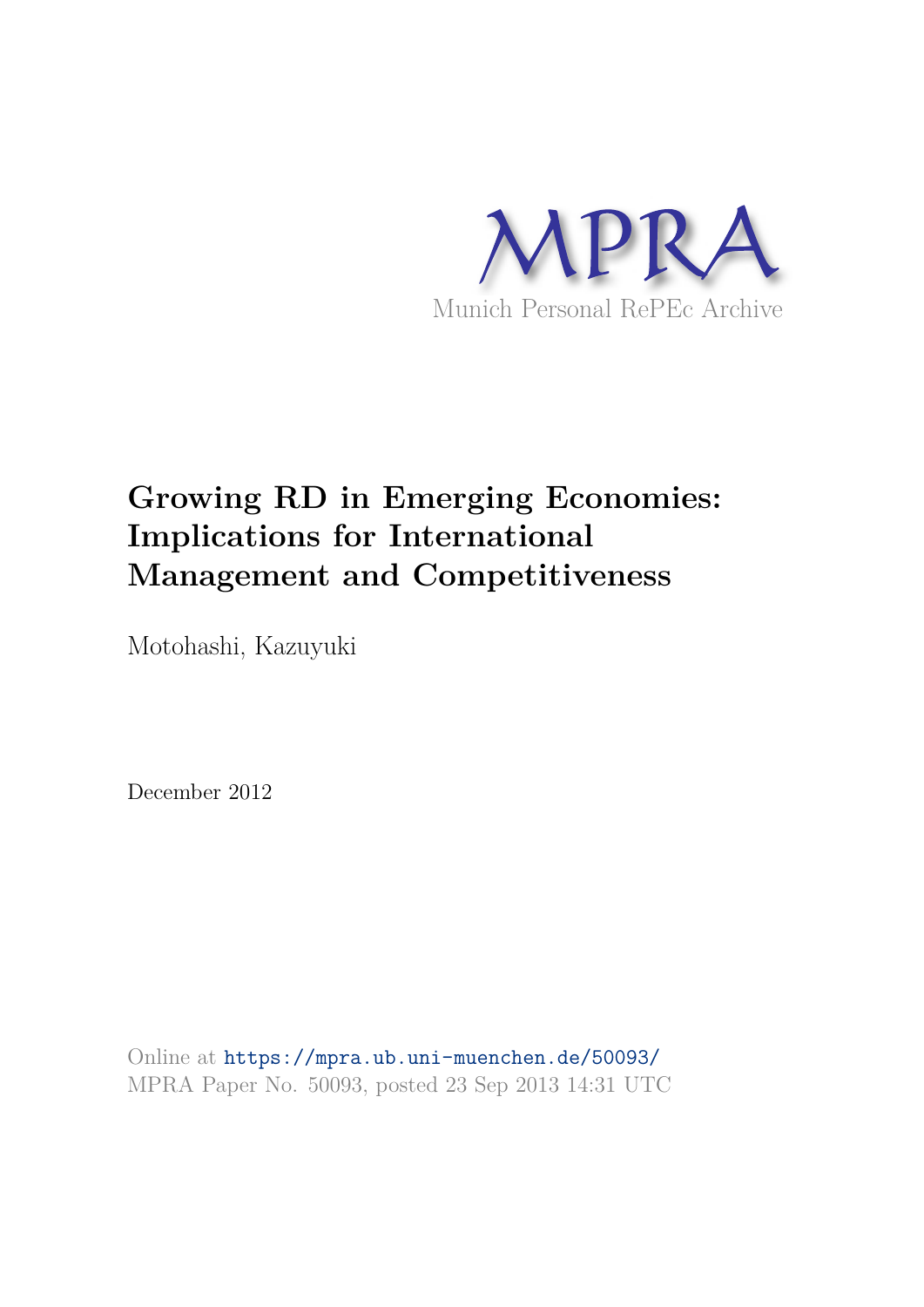



giftjourn@l International Journal of Global Business and Competitiveness 2012, Vol.7, No 1, pp 13 -19

# **Growing R&D in Emerging Economies: Implications for International Management and Competitiveness**

#### **Kazuyuki Motohashi**

Department of Technology Management for Innovation Graduate School of Engineering The University of Tokyo 7-3-1 Hongo, Bunkyo-ku Tokyo, Japan Email: motohashi@tmi.t.u-tokyo.ac.jp

#### **Abstract**

This paper presents the typology of overseas R&D, by interacting the direction of knowledge flow between home and host countries and the distinction of "research" and "development", namely (1) technology driven, (2) cost driven, (3) market driven, (4) policy driven, (5) production driven and (6) innovation driven. The management style of local R&D sites is different depending on the type of its R&D activity. For example, for a local R&D activity based on home base exploiting strategy (cost, market, policy and production driven), networking with local innovation system (local firms, university and public research institutions) is less important, but technology driven R&D (based on home base augmentation strategy) requires substantial interactions with local players. In this sense, more autonomy on local R&D activities is needed to facilitate effective knowledge flows at local. Finally, a balance of knowledge flows within firm (headquarter and overseas subsidiary) and within local (subsidiary and local players) is important for innovation driven R&D. In addition, it is important to manage the balance between benefit such as seizing market opportunity and costs such as knowledge leakage to local competitors, particularly for technology and innovation driven R&s sites. Furthermore, in this paper, the relationship between local R&D type and international competitiveness model is discussed. As multinational R&D in emerging economies grow, double diamond model, which takes into local specific factors of overseas sites, as well as domestic factors, focused by original diamond model by Porter, becomes more relevant to analyze international competitiveness of nations.

*Keywords:* double diamond model, emerging economies, international R&D management, international competitiveness of nations, knowledge flow

#### **Introduction**

An UNCTAD survey identifies China as the country that firms from developed nations such as Japan and the nations of North America and Europe consider most important as a site for R&D activities (UNCTAD, 2005). The world's leading high-technology firms, including IBM, Microsoft, Motorola, Nokia, Sony, Toshiba, Hitachi, Fujitsu, NEC, and Samsung, have opened research facilities in China, where they carry out R&D activities with global implications (von Zedwitz, 2004). Studies show these activities are focused on production-driven activities intended to improve production processes at production sites and market-driven activities intended to develop products meeting the needs of local markets (Motohashi, 2010). Quantitatively, China



is home to a larger pool of R&D human resources than Japan, producing more than 200,000 science-andtechnology graduates from its universities each year, giving it an abundance of relatively inexpensive, high-quality human resources. In other words, China is a location wellsuited to the cost-driven establishment of R&D facilities. Research done at China's leading universities, including Peking University and Tsinghua University, are regarded as top-notch even by international standards. Additionally, numerous new business ventures revolving around information technologies have emerged in Zhongguancun in northern Beijing, where these universities are located, prompting some observers to dub the area "the Silicon Valley of China." Numerous high-tech firms, including IBM and Microsoft as mentioned above, have established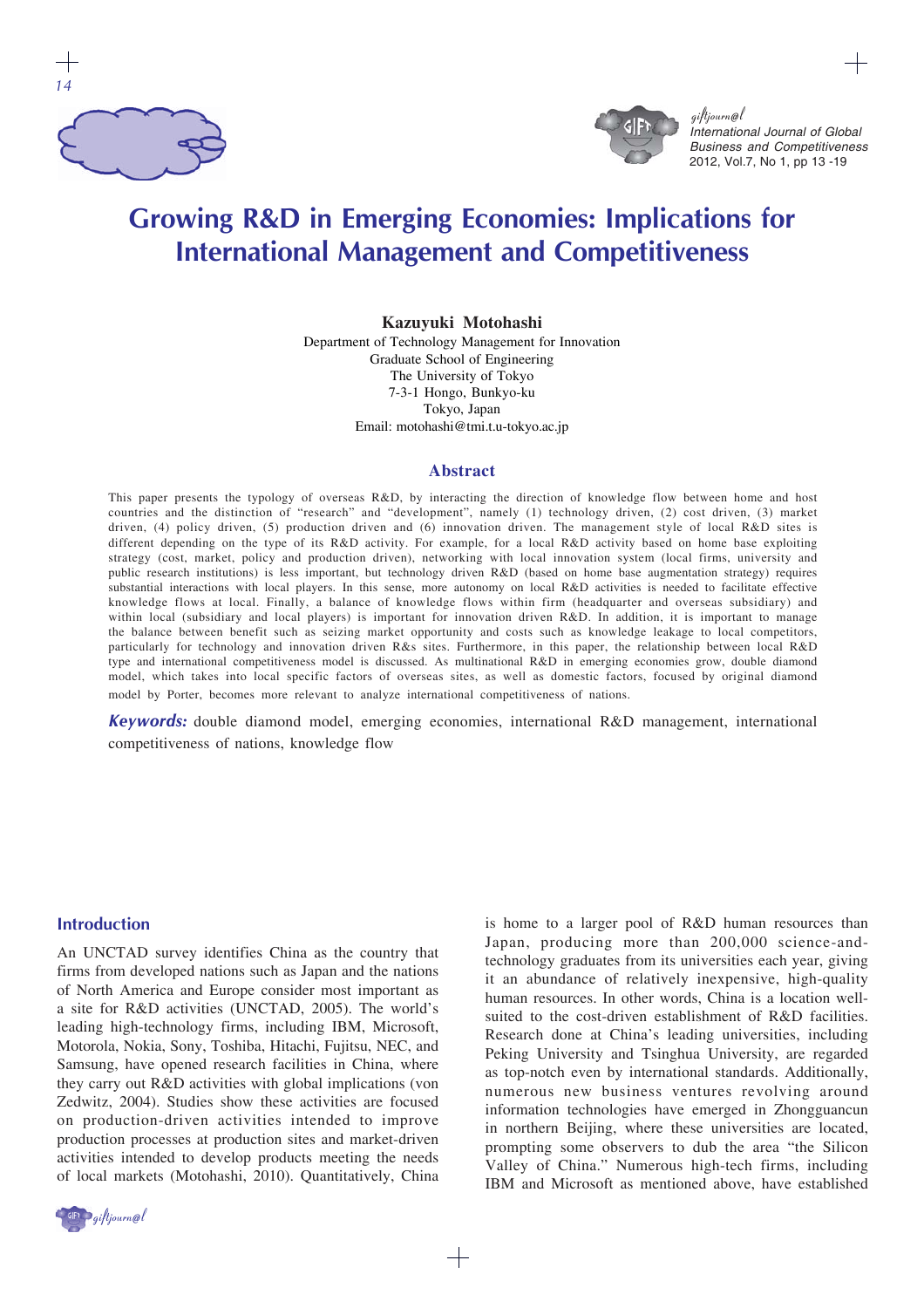R&D facilities in this area, which are active in various technology-driven R&D activities (Chen, 2007). In addition to China, an overseas place of R&D for multinationals is shifting toward to emerging economies, such as India and Brazil from developed countries (von Zedtwitz, 2004). In this study, management issues to conduct R&D in emerging economies are discussed. Due to significant differences in economic conditions and institutions, multinationals in developed nations face great challenges in managing their R&D centers in emerging economies such as China and India. First, this paper presents the framework of typology of overseas activities. Then, we discuss about the managing the costs and benefits of R&D activities to provide some management implications for multinationals.

### **Typology of Overseas R&D Activities**

An overseas R&D activity can be grouped into the following two categories: (1) technology-acquisition activities intended to apply advanced technologies from overseas to domestic business activities; (2) localdevelopment activities intended to localize overseas business activities based on domestic technologies. The two categories differ primarily in the direction of the flow of technologies and knowledge crucial for R&D, with flows going from the counterpart country to the home country in

the former case and from the home country to the counterpart country in the latter. Kuemmerle (1997) defined the former as homebase augmenting (HBA) and

*The two categories differ primarily in the direction of the flow of technologies and knowledge crucial for R&D*

the latter as home-base exploiting (HBE). Cantwell and Mudambi (2005) called the former "competence-creating R&D" and the latter "competency-exploiting R&D." R&D intended to acquire technologies takes place when technologies a firm wishes to acquire are present in the country in which it invests. An example would be the case of a firm establishing a research facility in a region such as Silicon Valley or in the greater Boston metropolitan area in the US to acquire advanced technologies in fields such as IT and biotechnology. On the other hand, important factors when localizing products for markets in counterpart countries based on the firm's own technologies include the size of markets in the country invested in and differences between local consumer needs and those of the home country.

In addition, Gammeltoft (2006) categorized such activities as follows, based on a comprehensive study of the nature of activities of overseas R&D facilities studied primarily by business administration researchers:

- (1) Market driven: gathering information on local consumer needs and localizing products
- (2) Production driven: technical support for local production facilities
- (3) Technology driven: acquisition of advanced local technologies and monitoring of local technological trends
- (4) Innovation driven: gathering ideas for new products from the local market and strengthening global product-development structures through the optimal delegation of responsibilities
- (5) Cost driven: utilizing low local labor costs
- (6) Policy driven: responding to various local regulations or participating in R&D incentive programs or local standardization activities

To examine the content of overseas R&D activities in greater detail, we will separate these activities into the two constituent elements of research and development, with "research" referring to activities at a more abstract level and having no specific product or service image in mind and "development" referring to activities with specific outputs in mind, such as the development of new products. By interacting the typology of Kuemmerle (1997) using the direction of knowledge flow between home and host countries and the distinction between "research" and "development", six types of R&D activities by Gammeltoft (2006) can be illustrated as the Figure 1.

The technology-driven category may be seen to be largely the same as that of technology-acquisition (or HBAtype) activities. Clearly, the issue of concern is that the concept of local-development (or HBE-type) activities

> contains a truly diverse range of content. While the closest of the six categories is the market-driven category, the policy-driven and production-driven

categories, broadly speaking, can also be grouped under local-development (or HBE-type) activities. For the policydriven category, this is because compliance with various regulations as well as market needs are important factors for product localization. Numerous standards and regulations require localization activities, including environmental regulations and safety standards for motorvehicle exhaust, safety standards for cosmetics and pharmaceuticals, and electrical standards for electronics products. In many cases, shipping products that fail to meet these standards can result in significant costs and damage to brand image and the company's reputation. Development and study to monitor developments in various regulations and compliance with relevant standards is an important function with respect to managing such risks.

The production-driven category represents a development function for localization from the standpoint of optimizing local production processes. Production-driven local development functions are especially important for automakers. Producing motor vehicles locally requires building a local supply chain of parts makers. Conceivably, automakers could adopt a knockdown assembly method of importing all important parts from Japan. However, in certain cases, this method is not feasible, due to localcontent regulations, or because the percentage of parts procured locally may need to be increased to cut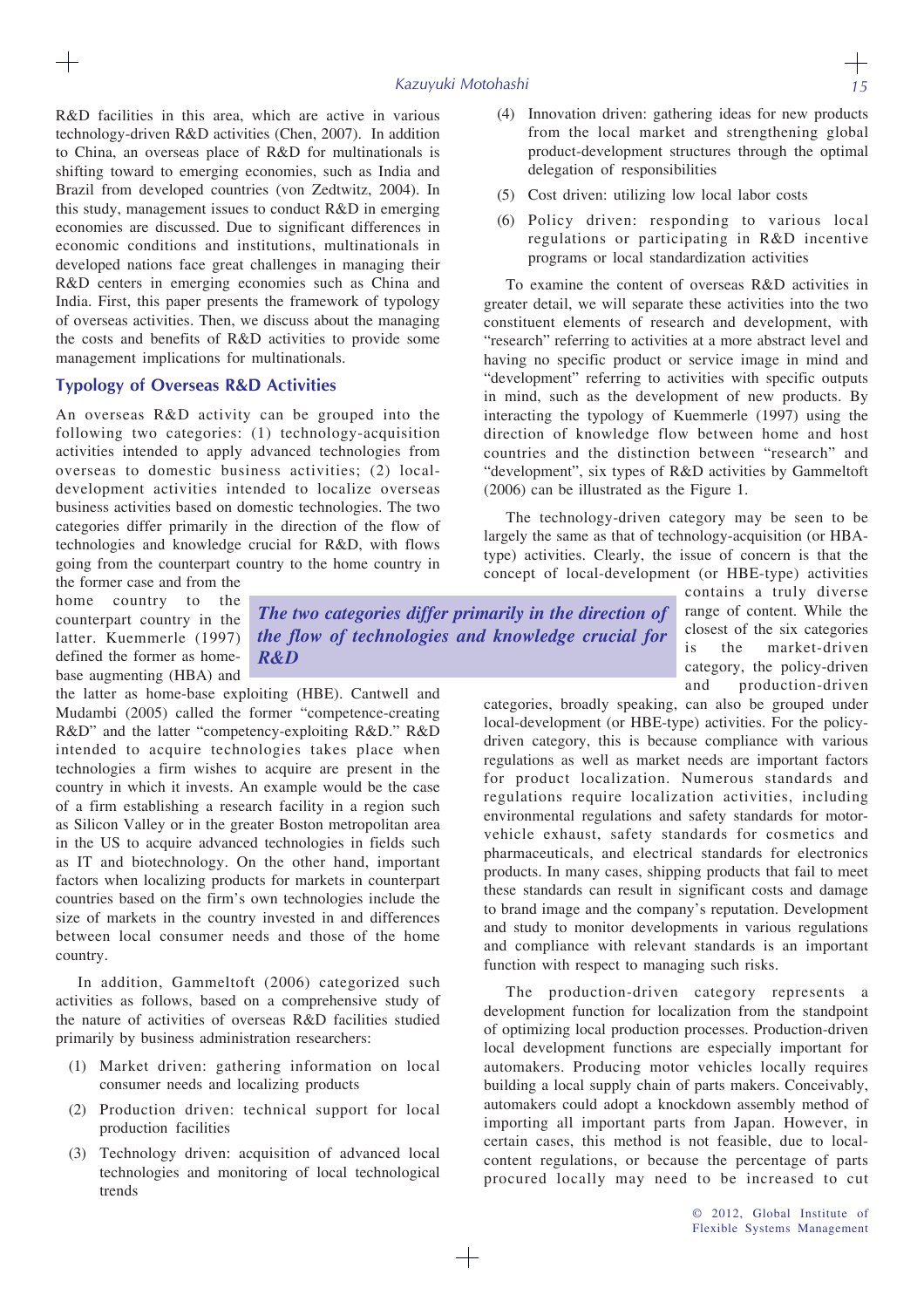*Growing R&D in Emerging Economies: Implications for International Management and Competitiveness*



**Figure 1: Typology of Overseas R&D**

*Cases in which product-development ideas from emerging markets are applied to global products are expected to grow as the leading role in global markets*

*shifts from developed to emerging markets*

manufacturing costs. When using parts from local makers, parts must be inspected to confirm that they meet the automaker's standards. Given the difficulty of finding parts that meet the levels required by Japanese automakers in emerging markets like China and India, there is often a need to establish production processes to achieve quality levels for finished vehicles comparable to those achieved when using imported parts, even when using parts that may offer somewhat inferior quality. Thus, local activities intended to realize production processes suited to the conditions of production sites are important.

Cost-driven and innovation-driven R&D represent

activities not taken into consideration when grouping activities into the categories of technology-driven or local development. The goal of cost-driven R&D is to reduce the cost of R&D activities by

transferring them to emerging markets. Since R&D is an advanced intellectual production activity, little consideration to date had been given to establishing such activities in emerging markets. However, countries with low wage levels such as China and India have improved their higher-education institutions and each year graduate large numbers of high-quality science and technology human resources. Western and Japanese software firms were the first to identify these conditions, opening a succession of offshore development facilities in India, China, and elsewhere. This trend has spread to design and development activities for electronics products such as medical devices and telecommunications equipment. This cost-driven approach is spreading not just to the development field, but to research. Microsoft's research unit has opened Microsoft Research Asia in Beijing, where hundreds of researchers take part in advanced research projects. IBM's research unit has also opened research facilities in the cities of Beijing, Delhi, and Bangalore, which now play an important role in the company's globally oriented R&D system. In their research units, these firms have realized the globally linked organization advocated by Ghoshal and Bartlett (1990).

The final category, that of innovation-driven R&D activities, refers primarily to adoption in development sections of activities and ideas from the overseas country in the home country. While this can be said to be the most advanced of efforts in R&D internationalization, the numbers of actual examples are few. Still, cases in which product-development ideas from emerging markets are applied to global products are expected to grow as the leading role in global markets shifts from developed to

emerging markets. A concept deeply related to this point is reverse innovation. Based on the case of a portable ultrasound diagnostic device developed in China

┼

by GE Medical, products developed based on the needs of emerging markets becoming successful products in the home country, in this case, the US (Immelt et. al, 2009). The term "reverse" is applied to this concept because it involves products embodying local product-development ideas from overseas returned to the home country. This is an advanced concept with which to examine global R&D management.

## **Implications for International Management and Competitiveness**

As regards to R&D management in emerging economies, it is important for multinationals to understand local economic institution and business environment. Frist, the level of technology in universities and firms in emerging economies is relatively low, so that the activities at local R&D sites tend to be development rather than research one. Motohashi (2010) shows that major part of multinational R&Ds in China are production driven or market driven. In

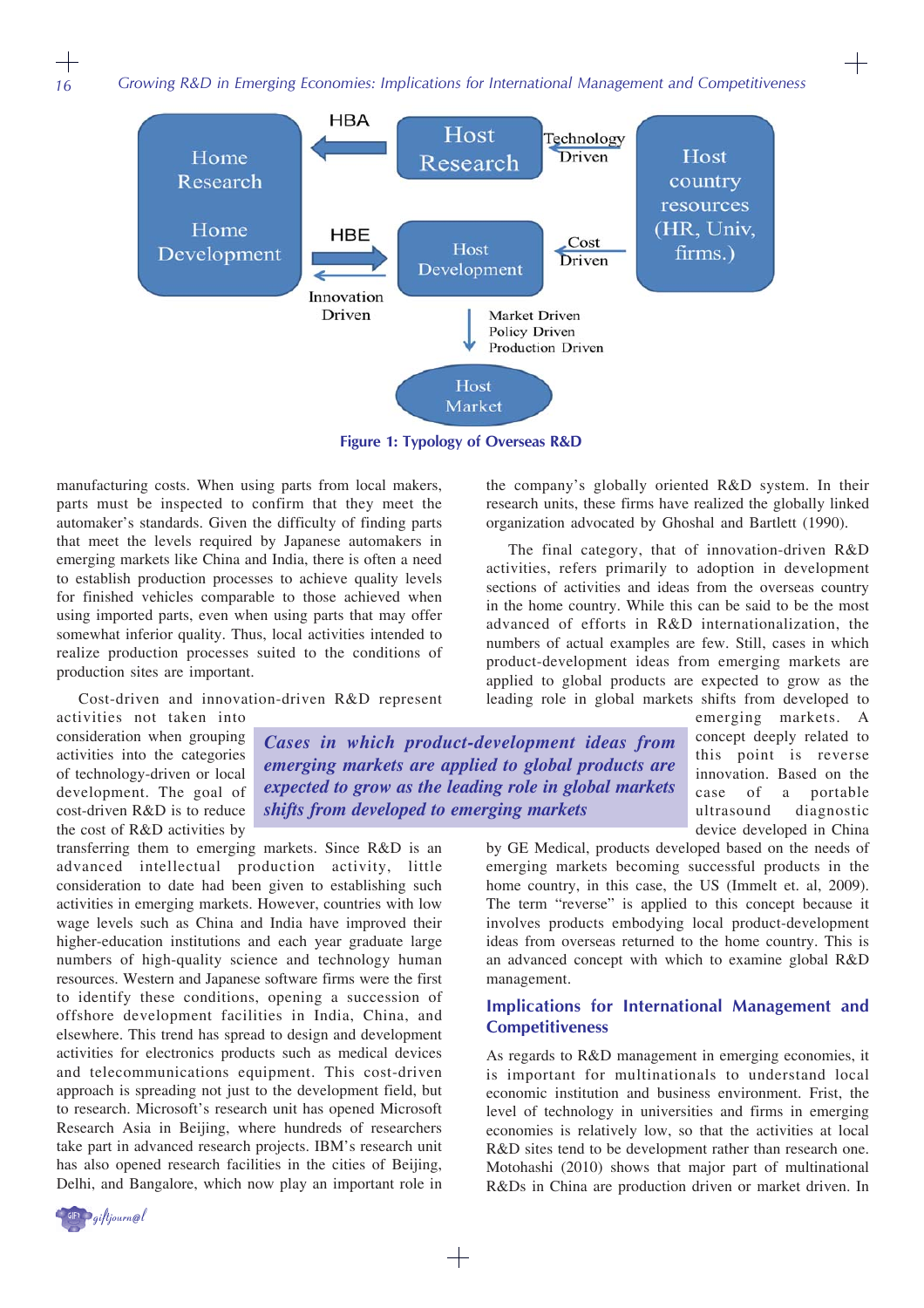addition, cost driven R&Ds are also found particularly in a software company, such as Microsoft. Among these three types of R&D, partnership with local player is particularly important for market driven R&D, since a local market needs is too much different from home country, so that it may be difficult to understand without help of local players. In contrast, production driven R&D, providing technical and process engineering support to production lines, is often co-located with factory. Due to increasing cost pressure for overseas production, a multinational is always seeking for new local suppliers. In this sense, it becomes important to conduct R&D for fitting production facility to local parts and materials with relatively lower quality. However, this activity can be managed by intra firm communications between home and host sites. As for cost driven R&D, an access to well qualified human resources

is important, so that it might be effective to make strong relationship with local universities. Some US firms, such as Microsoft, IBM and Intel, invest in local universities in China

*A typology of overseas R&D activities also provides useful guideline for international competitiveness framework*

very much, by way of providing scholarships, joint research agreements and holding symposiums. However, the style of R&D management should be centrally organized, as is the case of production driven R&D, and there may not be a lot of interactions with local players.

An interaction with local universities and firms is beneficial in a sense of accessing local information, knowledge and human resources. However, it is important for multinationals to be aware about the cost associated with local interactions. In a process of information exchange and joint research activities, knowledge flow occurs in both way, and advanced technology at multinationals leak out to local players. The speed and volume of such technological leakage depends on (1) relative difference of technological level between multinationals and local players, (2) type of product architecture and (3) technology management of multinationals. First, technology leakage is not so detrimental when technology gap is so large, and local players cannot catch up with easily. Second, it is more difficult for local players to catch up when technology is complex in nature which is consisted by various components inter-related each other. Complex machinery such as automobiles and industrial machinery is a good example. In contrast, modularized products such as computer and electrical appliances, which can be decomposed into parts easily, can be more easily imitated.

Finally, technology management for deterring technology leakage is important. Intellectual property protection is one way to appropriate economic rent from invention, but enforcement of IP system is generally weak in developing economies. In addition, a high labor turn over facilitates technology leakage embodied in human capital, even though a firm tries to protect its technology by trade secret. One way to control technology leakage is to

introduce complexity in product design, which makes reverse engineering slower. Another technique is making a core technology part of product "black box", and shipping it from home country instead of producing in local factory. In addition, some firms control information access by their employees to mitigate the damage associated with labor turnover. In order to introduce such system in operation, a firm needs to construct company-wide knowledge management system, and information policy inside firm based on the system.

A technology leakage is one of major concern at multinational's R&D in emerging economies. However, a firm should not be over-protective in its activity. An effective R&D management overseas is based on win-win interactive process with local players, and too cautious approach impedes a great opportunity in seizing valuable

> information and resources local economies. Motohashi (2011) shows that Japanese firms cannot use local information very well, as compared to their

European and US competitors in China, due to their technology leakage concern. Therefore, a good balance between openness and well managed information control system is important to maximize the rate of return by investing R&D in emerging economies.

A typology of overseas R&D activities also provides useful guideline for international competitiveness framework. Porter's diamond model is widely used for analysis of competitive advantage of nations (Porter, 1990). This framework identifies four location specific factors to determines international competitiveness, namely, (1) firm strategy, structure and rivalry, (2) factor conditions, (3) demand conditions and (4) related and supporting industries. However, double diamond model, which takes also into account overseas factors, as well as domestic factors, focused by original diamond model, is more relevant for open economies such as Canada (Rugman and D'Cruz, 1993). As multinational R&D in emerging economies grows, the concept of double diamond model becomes fitted to developed countries with large domestic markets as well. Multinationals of Europe, Japan and the United States facilitates linkages of knowledge between their home countries and emerging economies such as China and India. As economic importance of those developing countries grow, the national competitiveness of large developed countries cannot be determined solely by their domestic factors, but their complementarity with another diamond in emerging economies becomes more and more important.

#### **References**

Cantwell, J. And R. Mudambi (2005) NME Competence Creating Subsidiary Mandates, *Strategic Management Journal*, 26, 1109-1128.

Chen Y-C (2007) The Upgrading of Multinational Regional Innovation Networks in China, *Asia Pacific Business Review* 13(3), 373-403.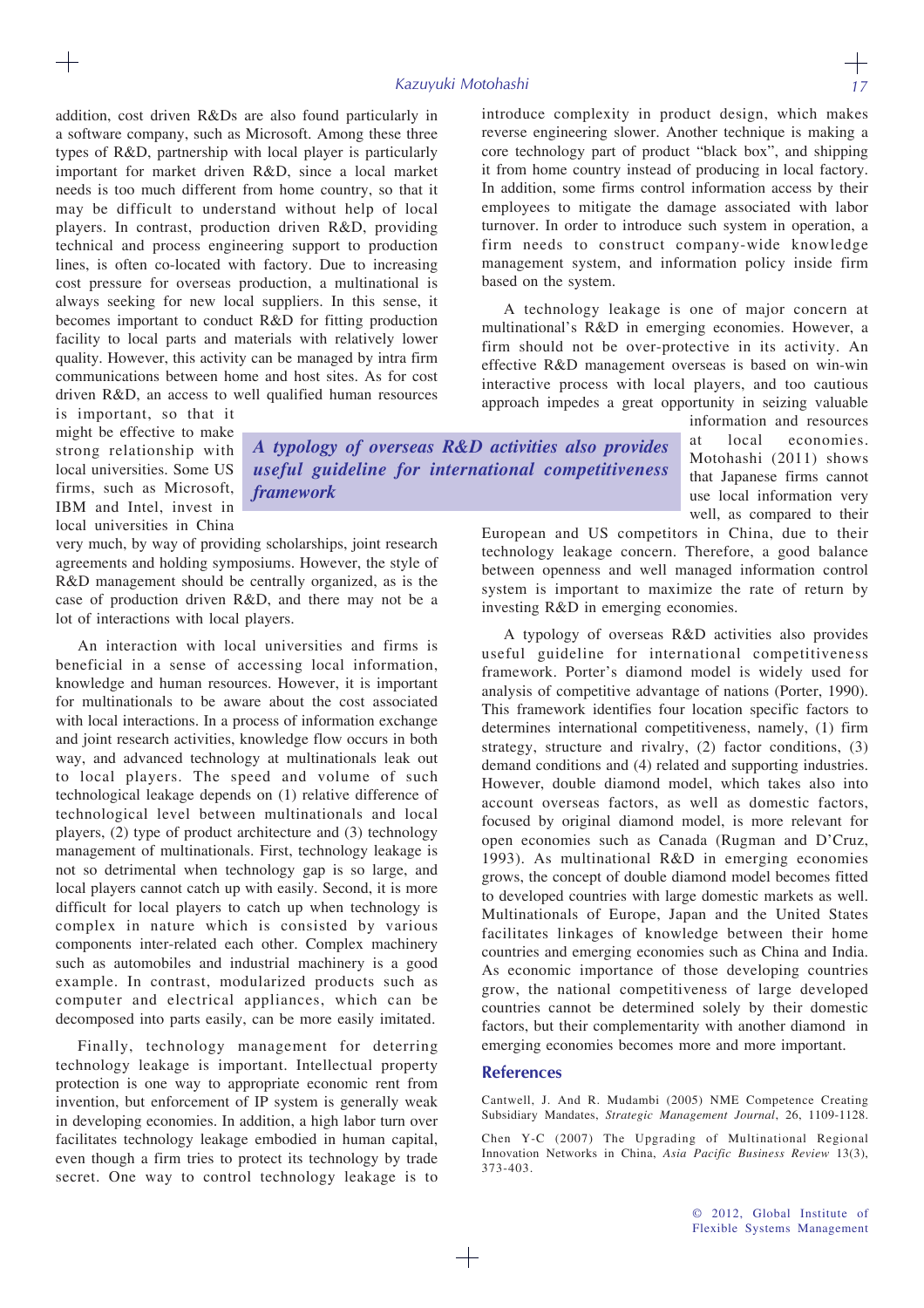$\!$ 

Gammeltoft, P. (2006) Internationalization of R&D: Trends, Drivers and Managerial Challenges, *Int. J. Technology and Globalization*, 2(2006), 177-199.

*18*

 $^{+}$ 

Ghoshal,S. And C. Bartlett (1990) The Multinational Enterprise as an Interorganizational Network, *Academy of Management Review,* 15(4), 603-625.

Immelt, J. R., Govindarajan, V. And C. Trimble (2009) How GE is Disrupting Itself, *Harvard Business Review*, September 2009.

Kuemmerle, W. (1997) Building Effective R&D Capabilities Abroad, *Harvard Business Review*, March-April 1997.

Motohashi, K. (2011) Measuring Multinational's R&D Activities in China by Patent Database: Comparison of European, Japanese and US Firms, a Paper Presented at Academy of Management Conference, August 2011, San Antonio, TX.

Motohashi, K. (2010) Management of Offshore R&D in China: Motivations and Cross Country Differences, *ChinaÿWorld Economy*, 18(6), 2010/11, 56-72.

 $\hspace{.08cm} +$ 

Porter, M. E. (1990) *The Competitive Advantage of Nations*, New York, Free Press.

Rugman, A. M. And D'Cruz, . R. (1993) The Double Diamond Model of International Competitiveness: Canada's Experience, *Management International Review*, 32(2), 17-39.

UNCTAD (2005) UNCTAD Survey on the Internationalization of R&D: Current Patterns and Prospect on the Internationalization of R&D, UNCTAD, Geneva, December.

*Von Zedtwitz, M. (2005) International R&D Strategies of TNCs from Developing Countries: The Case of China, in Globalization of R&D and Developing Countries, Proceedings of the Expert Meeting, United Nations, Geneva.*